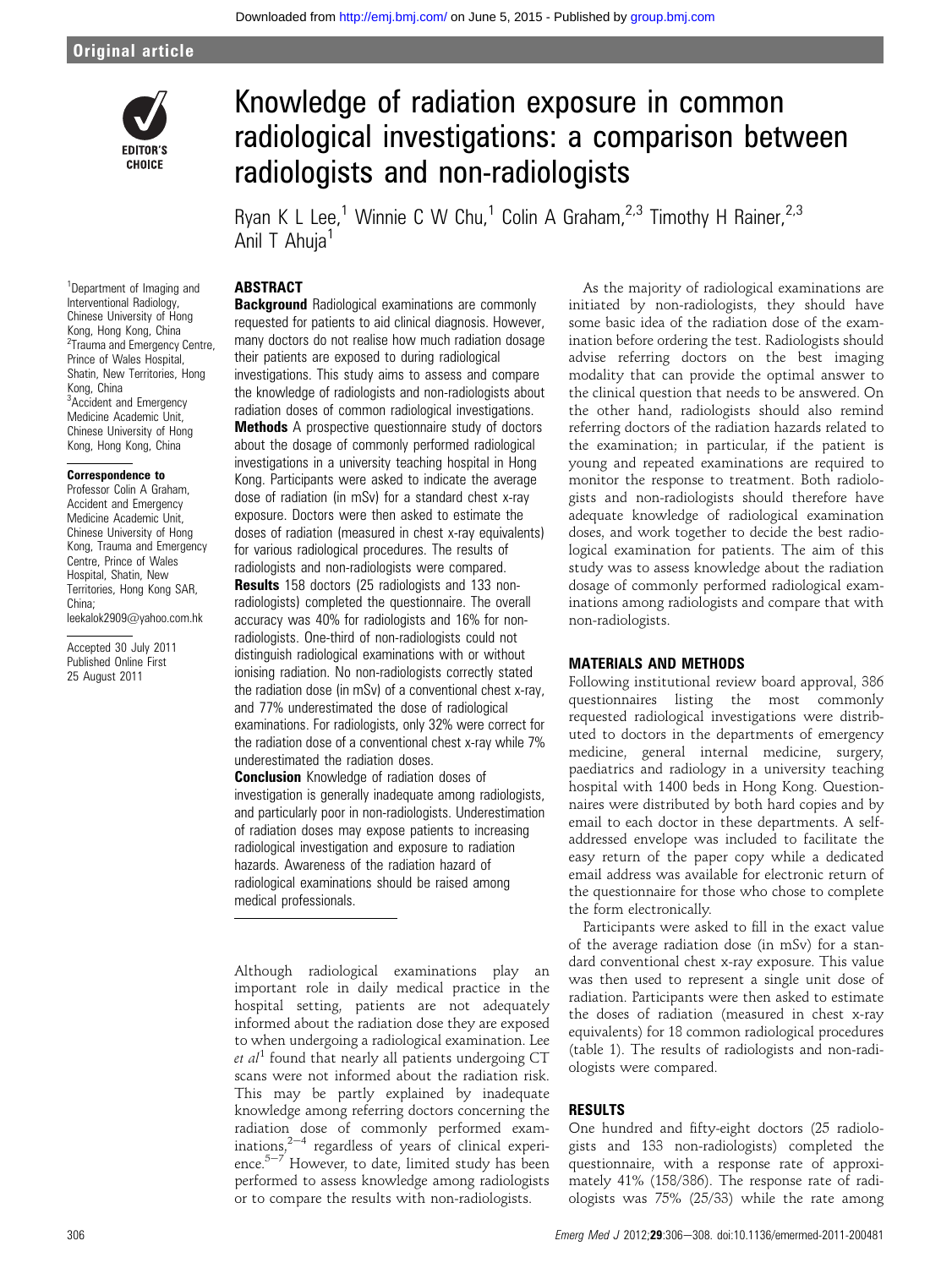#### Table 1 Knowledge of radiation doses of commonly performed radiological examinations among radiologists and non-radiologists

|                      | <b>Actual dose</b> | <b>Mean reported dose</b> |                 | Correct response (%) |                 | Underestimates (%) |                 | Average degree of<br>underestimation (in terms of<br>times below actual dose) |                 |
|----------------------|--------------------|---------------------------|-----------------|----------------------|-----------------|--------------------|-----------------|-------------------------------------------------------------------------------|-----------------|
|                      |                    | Radiologist               | Non-radiologist | Radiologist          | Non-radiologist | Radiologist        | Non-radiologist | Radiologist                                                                   | Non-radiologist |
| Abdominal x-ray      | 35                 | 80                        | 2               | 24                   | 0               | 28                 | 98              | 3                                                                             | 38              |
| Thoracic spine x-ray | 35                 | 150                       |                 | 24                   | 0               | 27                 | 97              | 4                                                                             | 30              |
| Lumbar spine x-ray   | 50                 | 55                        |                 | 27                   | 0               | 31                 | 98              |                                                                               | 17              |
| Pelvis x-ray         | 35                 | 68                        |                 | 21                   | 0.8             | 30                 | 96              |                                                                               | 12              |
| Hip x-ray            | 20                 | 57                        |                 | 21                   | 0.8             | 30                 | 98              |                                                                               | 6               |
| CT head              | 100                | 134                       | 12              | 30                   | 0.8             | 30                 | 99              |                                                                               | 13              |
| CT thorax            | 400                | 756                       | 11              | 24                   | 0               | 34                 | 99              |                                                                               | 24              |
| CT abdomen           | 500                | 873                       | 10              | 27                   | ŋ               | 29                 | 99              |                                                                               | 23              |
| <b>IVU</b>           | 120                | 150                       | 6               | 21                   |                 | 30                 | 97              |                                                                               | 20              |
| Barium enema         | 360                | 423                       | 10              | 21                   |                 | 31                 | 98              |                                                                               | 31              |
| Barium swallow       | 75                 | 475                       | 9               | 21                   | 0               | 29                 | 98              |                                                                               | 13              |
| Ultrasound abdomen   | 0                  | 0                         | N               | 100                  | 100             |                    |                 |                                                                               |                 |
| <b>MRI</b> brain     | n                  | 0                         |                 | 100                  | 65              |                    |                 |                                                                               |                 |
| MRI abdomen          |                    | 0                         |                 | 100                  | 65              |                    |                 |                                                                               |                 |
| <b>MRI</b> limbs     | n                  | 0                         |                 | 100                  | 65              | O                  |                 |                                                                               |                 |
| Leg arteriogram      | 100                | 245                       |                 | 21                   | 0               | 30                 | 96              |                                                                               | 14              |
| Thyroid isotope scan | 50                 | 213                       | 12              | 30                   | 0               | 31                 | 98              |                                                                               | 5               |
| PET scan             | 250                | 500                       | 15              | 20                   | 0               | 30                 | 97              | 2                                                                             | 16              |

All the x-rays were regarded as conventional, whereas CT were the single detector CT.

The actual dose and the mean reported dose were measured in chest x-ray equivalents.

IVU, intravenous urography; PET, positron emission tomography.

non-radiologists (133/353) was 38% (a similar percentage amount in a different subspecialty). The distribution of responses was as follows: general internal medicine (53, 33%); surgery (41, 26%); paediatrics (12, 8%); emergency medicine (27, 17%) and radiology (25, 16%). There were nine consultants (6%), 34 specialists (22%) and 115 residents (72%) among the responders.

#### Knowledge of radiation doses of radiological investigations

The overall performances of non-radiologists and radiologists are shown in table 1. In general, radiologists performed better than non-radiologists. The total number of dose estimates provided by the 133 non-radiologists was 2394, of which only 383 (16%) were correct compared with 450 dose estimates by radiologists, 180 (40%) of which were correct.

The dose of a chest x-ray is 0.02 mSv. None of the non-radiologists correctly stated the radiation dose (in mSv) of a chest x-ray while 32% (8/25) of radiologists gave the correct answer. Seventy-seven per cent (102/133) of non-radiologists underestimated the dose of commonly performed radiological examinations compared with 24% (6/25) of radiologists (table 2).

Radiologists tended to overestimate the dose compared with non-radiologists (36% among radiologists vs 7% among nonradiologists, table 3). In general, senior radiologists (consultants and specialists) had poorer performances compared with junior radiologists (residents) as shown in table 2.

#### Knowledge of imaging modalities

Approximately one-third of non-radiologists (33%, 44/133) thought that positron emission tomography and radio isotope scans did not involve radiation. A similar proportion of non-

Table 2 Comparison of the performance between senior radiologists and junior radiologists

|                                           | <b>Correct</b> | <b>Underestimation</b> | <b>Overestimation</b> |
|-------------------------------------------|----------------|------------------------|-----------------------|
| Consultant and specialist<br>radiologists | 27% (34/126)   | 27% (34/126)           | 46% (58/126)          |
| <b>Resident radiologists</b>              | 46% (149/324)  | 22% (70/324)           | 68% (220/324)         |

radiologists (34%, 45/133) thought that MRI involved radiation. All radiologists provided accurate answers for these questions.

#### **DISCUSSION**

Radiation is a constant concern in modern medicine as it is known to be related to higher cancer rates. The estimated risk of cancer due to diagnostic x-rays in the UK and the USA are 500 and 5700 deaths per year, respectively.<sup>8</sup> It is even more important for children as their tissues are more radiosensitive and they have longer lifespans.<sup>7</sup> It is therefore important to stress the proper use of diagnostic x-rays, which requires an adequate knowledge of radiation doses.

Among all radiological examinations, the doses of CT are the highest. CT only comprises 4% of examinations, but makes a 40% contribution to the collective dose of radiation.<sup>9</sup> The impact of radiation doses by CT has been revisited recently due to the rapid increase in the number of CT performed as well as the introduction of multidetector CT (MDCT) scanners. MDCT has the advantage over single detector CT of shorter data acquisition time, greater coverage, decreased motion artefacts and improved sharpness of images. The use of MDCT is even more useful among paediatric patients as sedation can be avoided and superior images can be acquired.<sup>7</sup> This also partly explains the rapid rise in the number of CT examinations. However, MDCT gives a higher radiation dose than single detector CT<sup>7 10</sup> and poses greater radiation hazards. It is estimated that the number of CTexaminations increases by 10% per year in the USA.<sup>6</sup> In Norway, the frequency of CT studies increased by a factor of 2.2 per year.<sup>11</sup> In our hospital, the use of CT has increased from 21 280 examinations in 2000 to 45 885

|              | Table 3 Comparison of performance between radiologists and non- |  |  |
|--------------|-----------------------------------------------------------------|--|--|
| radiologists |                                                                 |  |  |

|                  | <b>Correct</b> | <b>Underestimation</b> | <b>Overestimation</b> |
|------------------|----------------|------------------------|-----------------------|
| Radiologists     | 40% (180/450)  | 24% (108/450)          | 36% (162/450)         |
| Non-radiologists | 16% (383/2394) | 77% (184/2394)         | 7% (168/2394)         |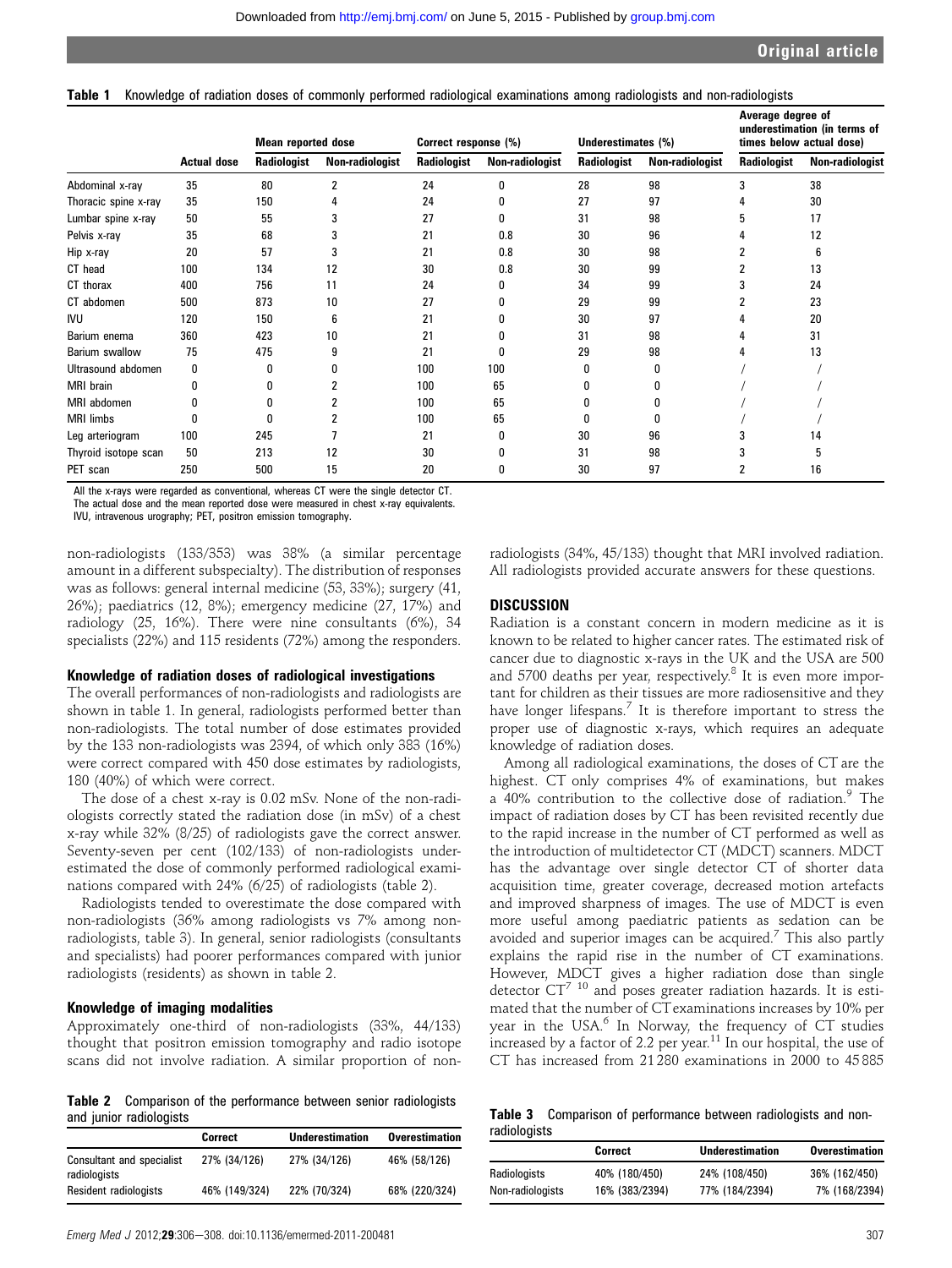examinations in 2009, more than double in just 10 years. The number of CT examinations in children has also increased significantly from 1147 in 2000 to 1525 in 2009 ( $\sim$ 25% increase). The cancer risk related to medical radiation is therefore unavoidably increased. Measures such as as low as reasonably achievable (ALARA) have been repeatedly stressed in most paediatric radiology societies. $4-16$ 

From this study, one-third of non-radiologists do not realise the absence of radiation in MRI and the presence of radiation in positron emission tomography and radio isotope imaging. Similar results have been found in studies conducted elsewhere, $2^{6}$  and this seems to be a common weakness among medical professionals across countries. As radiology and the impact of radiation on health are important issues and are commonly encountered in clinical practice, knowledge about radiation dose should be taught to students in medical schools. Not surprisingly, radiologists had better knowledge about radiation doses than non-radiologists due to their basic training in radiology physics; however, knowledge of this aspect is still inadequate and performance is suboptimal. Senior radiologists were observed to have a poorer performance than junior radiologists, which is in agreement with a previous study showing no significant relationship between radiologist years in practice and dose estimates.<sup>1</sup> Despite the greater awareness of radiologists of radiation hazards, they tend to overestimate the radiation doses of examinations. The findings of this study reinforce the importance of continuous medical education for specialists, which is important to enhance general knowledge about radiation in the medical profession.

The main limitation of the study is the low response rate. In addition, the responses of participants may be biased as they were not prohibited from access to an external reference or source of knowledge while completing the questionnaire. Despite this possible bias, the knowledge levels were still very low so this may suggest that true knowledge of these issues may be even worse in practice.

#### **CONCLUSION**

Knowledge of radiation doses of common radiological tests is poor among non-radiologists and inadequate in radiologists. Underestimation of radiation doses may put patients at risk of undergoing increasing radiological investigations and thus increasing exposure to radiation hazards. Awareness of the radiation hazards of radiological examinations can be raised among medical professionals during undergraduate medical training or as part of continuous medical education programmes for specialists.

#### Competing interests None.

**Ethics approval** This study received institutional review board approval.

Provenance and peer review Not commissioned; externally peer reviewed.

#### **REFERENCES**

- Lee CI, Haims AH, Monico EP, et al. Diagnostic CT scans: assessment of patient, physician, and radiologist awareness of radiation dose and possible risks. Radiology  $2004:231:393 - 8$
- 2. Shiralkar S, Rennie A, Snow M, et al. Doctors' knowledge of radiation exposure: questionnaire study.  $BMJ$  2003; 327:371-2.
- Arslanoğlu A, Bilgin S, Kubal Z, et al. Doctors' and intern doctors' knowledge about patients' ionizing radiation exposure doses during common radiological examinations. Diagn Interv Radiol 2007;13:53-5.
- 4. Heyer CM, Peters S, Lemburg S, et al. [Awareness of radiation exposure of thoracic CT scans and conventional radiographs: what do non-radiologists know?] Rofo  $2007:179:261 - 7.$
- 5. Mubeen SM, Abbas Q, Nisar N. Knowledge about ionising and non-ionising radiation among medical students. J Avub Med Coll Abbottabad 2008:20:118-21.
- 6. McCusker MW, de Blacam C, Keogan M, et al. Survey of medical students and junior house doctors on the effects of medical radiation: is medical education deficient? Ir J Med Sci 2009;178:479-83.
- 7. **Hever CM,** Hansmann J. Peters SA, et al. Paediatrician awareness of radiation dose and inherent risks in chest imaging studies-a questionnaire study. Eur J Radiol 2010:76:288-93.
- 8. Berrington de González A, Darby S. Risk of cancer from diagnostic X-rays: estimates for the UK and 14 other countries. Lancet 2004;363:345-51.
- 9. Shrimpton PC, Edyvean S. CT scanner dosimetry. Br J Radiol 1998;71:1-3.
- 10. Thomton FJ, Paulson EK, Yoshizumi TT, et al. Single versus multi-detector row CT: comparison of radiation doses and dose profiles. Acad Radiol 2003;10:379-85.
- 11. **Borretzen I,** Lysdahl KB, Olerud HM. Diagnostic radiology in Norway  $-$  trends in examination frequency and collective effective dose. Radiat Prot Dosimetry  $2003:13:1250 - 9$
- 12. Royal College of Radiologists. Making the Best Use of Department of Clinical Radiology: Guidelines for Doctors, 6th edn. London: Royal College of Radiologists, 2007.
- 13. Health Physics Society. radiation dose. 2009 http://www.hps.org/publication/ asktheexperts.cfm (accessed 19 May 2010).
- 14. **Anon.** The ALARA (as low as reasonably achievable) concept in pediatric CT intelligent dose reduction. Multidisciplinary conference organized by the Society of Pediatric Radiology. August 18-19, 2001. Pediatr Radiol 2002;32:217-313.
- Willis CE, Slovis TL. The ALARA concept in pediatric CR and DR: dose reduction in pediatric radiographic exams  $-$  a white paper conference. AJR Am J Roentgenol 2005;184:373-4.
- 16. **Strauss KJ,** Kaste SC. The ALARA (as low as reasonably achievable) concept in pediatric interventional and fluoroscopic imaging: striving to keep radiation doses as low as possible during fluoroscopy of pediatric patients  $-$  a white paper executive summary. Radiology  $2006; 240:621-2$ .